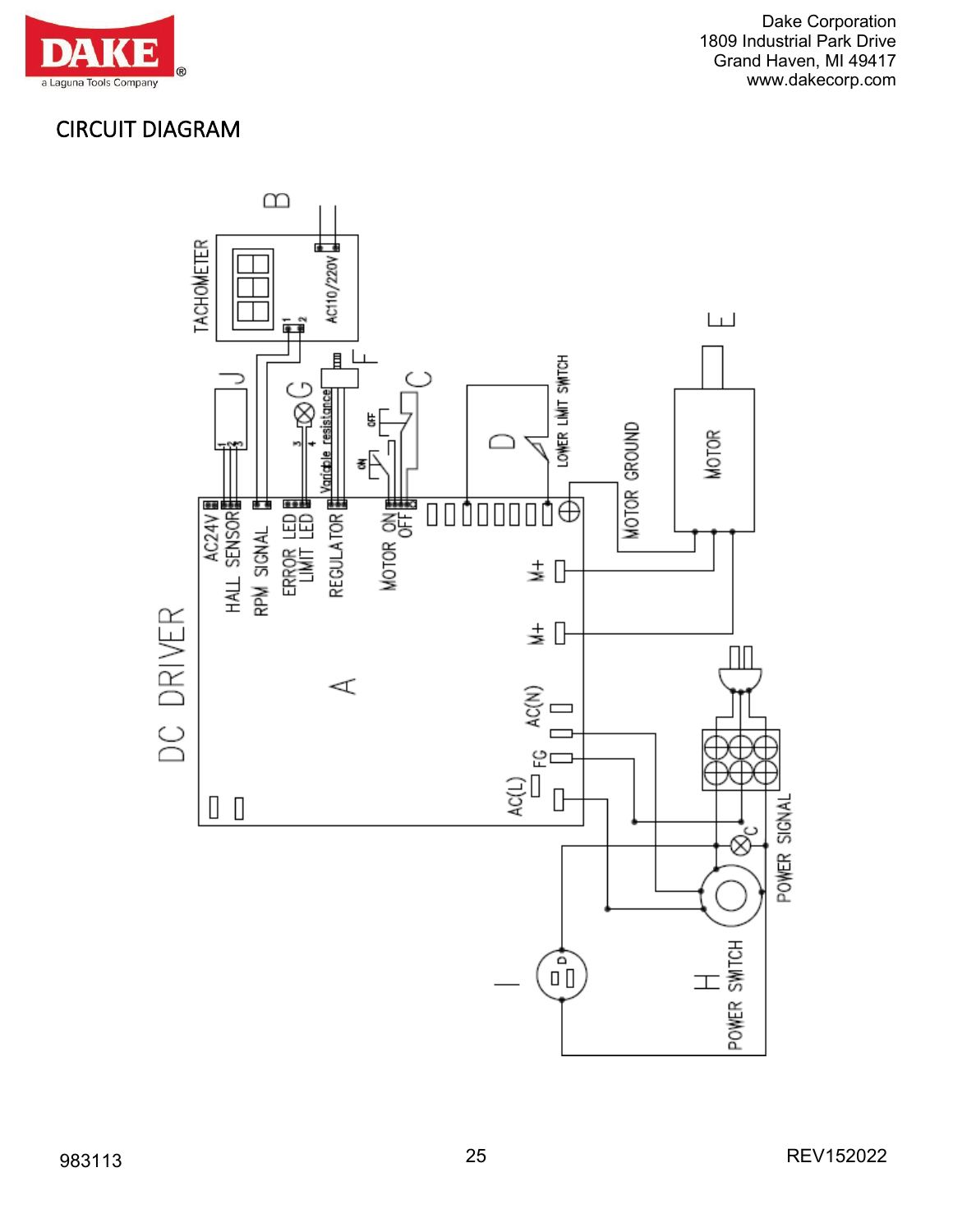

|         | SCHEDULE OF ELECTRICAL EQUIPMENT |           |  |  |  |  |  |
|---------|----------------------------------|-----------|--|--|--|--|--|
| ltem.   | Designation and function         | Suppliers |  |  |  |  |  |
| A       | DC DRIVER                        |           |  |  |  |  |  |
| B       | LINEAR SPEEDOMETER               |           |  |  |  |  |  |
| C       | ON/OFF/SIGNAL SWITCH             |           |  |  |  |  |  |
| D       | LOWER LIMIT SWITCH               |           |  |  |  |  |  |
| F       | DC MOTOR                         |           |  |  |  |  |  |
| F       | VARIABLE RESISTANCE              |           |  |  |  |  |  |
| G       | LIMIT SIGNAL                     |           |  |  |  |  |  |
| Н       | EMERGENCY STOP STITCH            |           |  |  |  |  |  |
|         | <b>SOCKET</b>                    |           |  |  |  |  |  |
| $\cdot$ | <b>HALL SENSOR</b>               |           |  |  |  |  |  |
|         |                                  |           |  |  |  |  |  |
|         |                                  |           |  |  |  |  |  |
|         |                                  |           |  |  |  |  |  |
|         |                                  |           |  |  |  |  |  |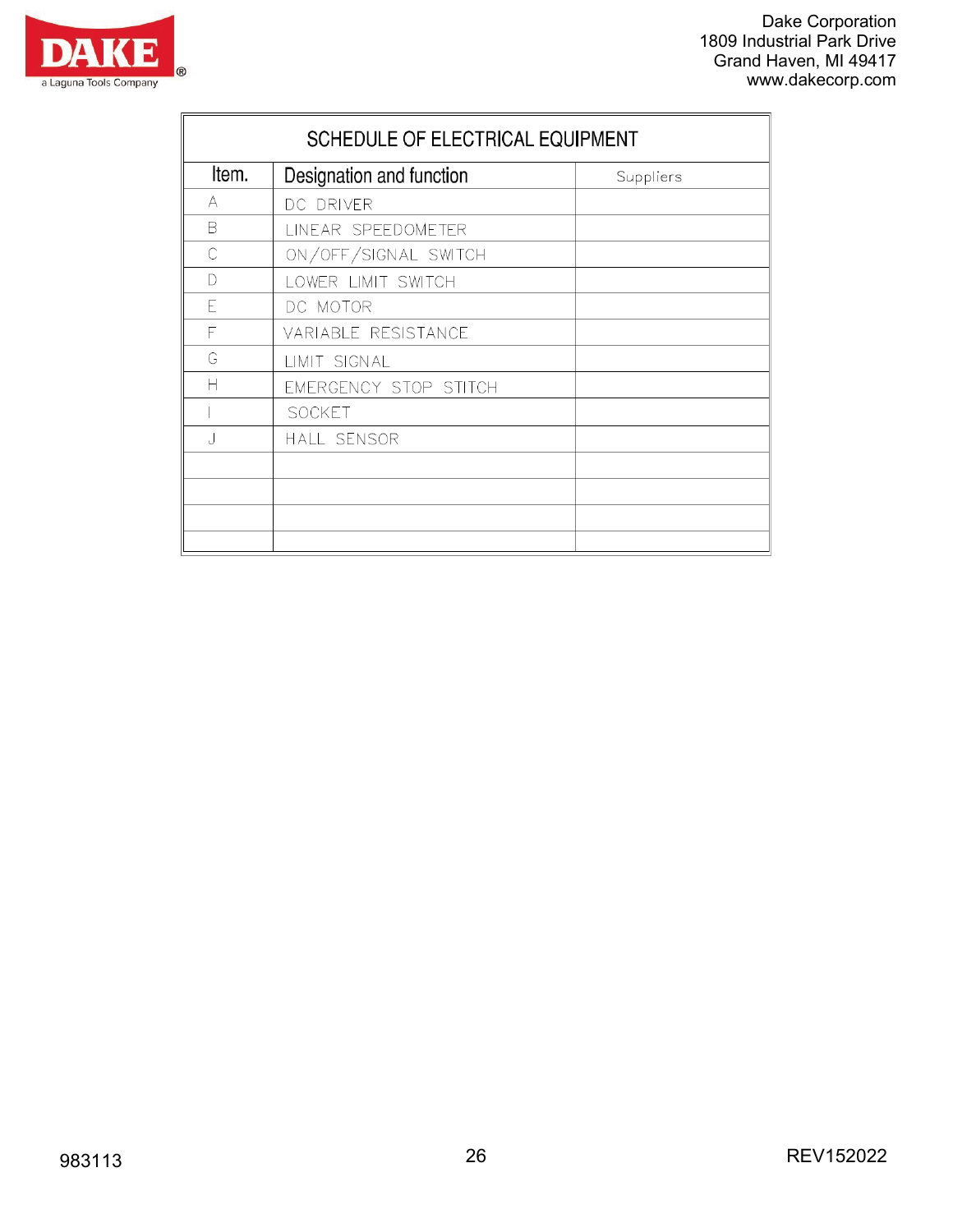

## EXPLODED VIEW & PARTS LIST

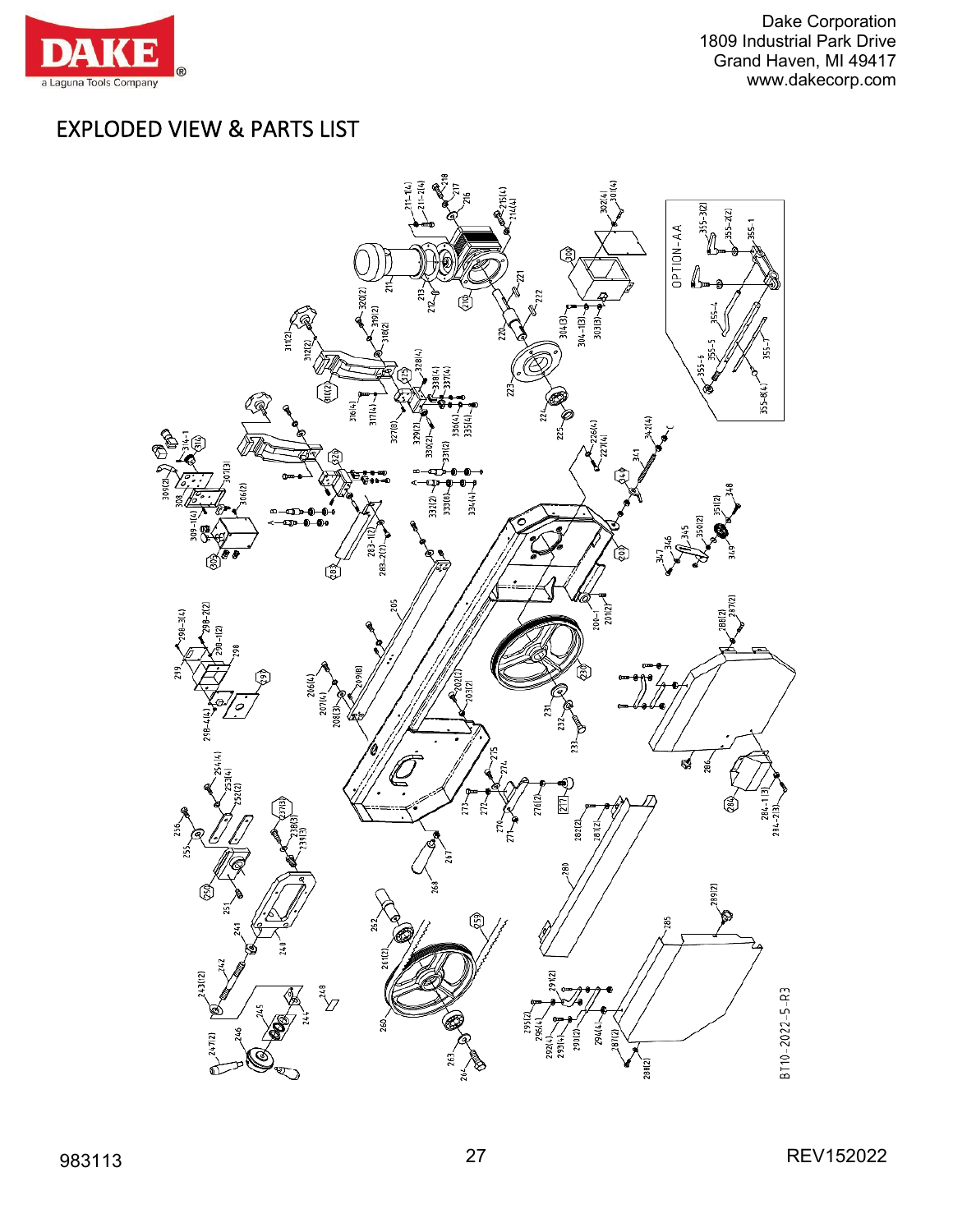



983113 28 REV152022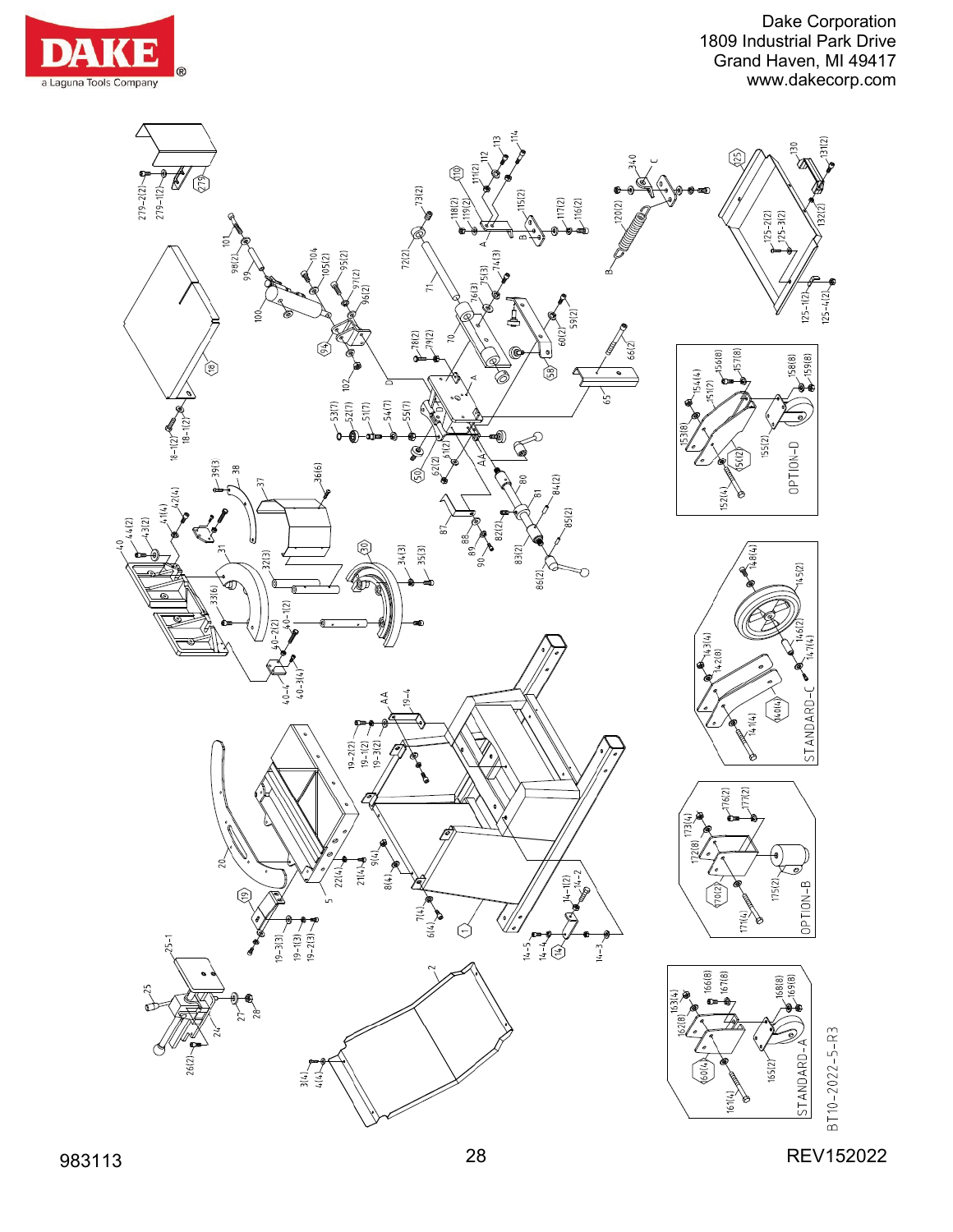

| Reference No.           | Part No.      | Dake Part No. | <b>Description</b>                  | <b>Specification</b> | <u>QTY</u>               |
|-------------------------|---------------|---------------|-------------------------------------|----------------------|--------------------------|
| 1                       | 163010        |               | <b>Stand</b>                        |                      | 1                        |
| $\overline{2}$          | 163010-2      |               | Guide plate                         |                      | 1                        |
| 3                       | <b>MHS328</b> |               | <b>Hex Soc Screw</b>                | <b>M6x16L</b>        | $\overline{\mathcal{A}}$ |
| $\overline{\mathbf{4}}$ | <b>MW004</b>  |               | Washer                              | 1/4"x19xt1.5mm       | 4                        |
| 5                       | 163015        |               | Vise base                           |                      | 1                        |
| 6                       | <b>MHS259</b> |               | <b>Hex Soc Screw</b>                | M10-1.5Px25L         | $\overline{\mathcal{A}}$ |
| $\overline{7}$          | <b>HW106</b>  |               | <b>Spring Washer</b>                | M10                  | $\overline{\mathbf{4}}$  |
| 8                       | <b>MHW006</b> |               | Washer                              | M10x20xt2            | $\overline{\mathbf{4}}$  |
| 9                       | <b>MHN006</b> |               | Hex. Nut                            | M10                  | $\overline{\mathcal{A}}$ |
| 14                      | 163067        |               | Positioning<br>bracket              |                      | 1                        |
| $14-1$                  | <b>MHN005</b> |               | Hex. Nut                            | M <sub>8</sub>       | $\overline{2}$           |
| $14 - 2$                | <b>MHS050</b> |               | Hex. Head Screw                     | <b>M8x40L</b>        | 1                        |
| $14-3$                  | <b>MW016</b>  |               | Washer                              | 5/16"x23xt2mm        | 1                        |
| $14 - 4$                | <b>MHW105</b> |               | <b>Spring Washer</b>                | M <sub>8</sub>       | 1                        |
| $14 - 5$                | <b>MHS244</b> |               | <b>Hex Soc Screw</b>                | M8x30L               | 1                        |
| 18                      | 163060        |               | <b>Vertical saw</b><br>board        |                      | 1                        |
| $18-1$                  | <b>HS058</b>  |               | Hex. Head Screw                     | M10x20L              | $\overline{2}$           |
| $18-2$                  | <b>MHW006</b> |               | Washer                              | M10x20xt2            | $\overline{2}$           |
| 19                      | 163068A       |               | Support                             |                      | 1                        |
| $19-1$                  | <b>MHW105</b> |               | <b>Spring Washer</b>                | M <sub>8</sub>       | 5                        |
| $19-2$                  | <b>MHS243</b> |               | <b>Cap Screw</b>                    | M8x25L               | $\overline{5}$           |
| $19-3$                  | <b>MW016</b>  |               | Washer                              | 5/16"x23xt2mm        | 5                        |
| $19-4$                  | 163068B       |               | Support                             |                      | 1                        |
| 20                      | 163019        |               | Pallet                              |                      | 1                        |
| 21                      | <b>MHS328</b> |               | <b>Hex Soc Screw</b>                | <b>M6x16L</b>        | $\overline{\mathcal{A}}$ |
| 22                      | <b>HW104</b>  |               | <b>Spring Washer</b>                | M <sub>6</sub>       | 4                        |
| 23                      | 163065        | 303954        | Vise splint                         |                      | 1                        |
| $23-1$                  | <b>MHD511</b> |               | Flat head socket<br>head cap screws | M8x20L               | $\overline{2}$           |
| 24                      | 163021        | 303955        | Vise bottom plate                   |                      | 1                        |
| 25                      | 32418BS       | 303952        | Pusher vise<br>assembly             |                      | 1                        |
| 26                      | <b>MHS247</b> |               | <b>Hex Soc Screw</b>                | M8x45L               | $\overline{2}$           |
| 27                      | <b>MW002</b>  |               | Washer                              | 1/2"x28xt2mm         | 1                        |
| 28                      | <b>MHN007</b> |               | Hex. Nut                            | M12                  | 1                        |
| 30                      | 163013        |               | Down plate                          |                      | 1                        |
| 31                      | 163012        |               | Upper plate                         |                      | 1                        |
| 32                      | 163018        |               | Axis column                         |                      | 3                        |
| 33                      | <b>MHS260</b> |               | <b>Hex Soc Screw</b>                | M10x30L              | $6\phantom{1}$           |
| 34                      | <b>MHS258</b> |               | <b>Hex Soc Screw</b>                | M10-1.5Px20L         | 3                        |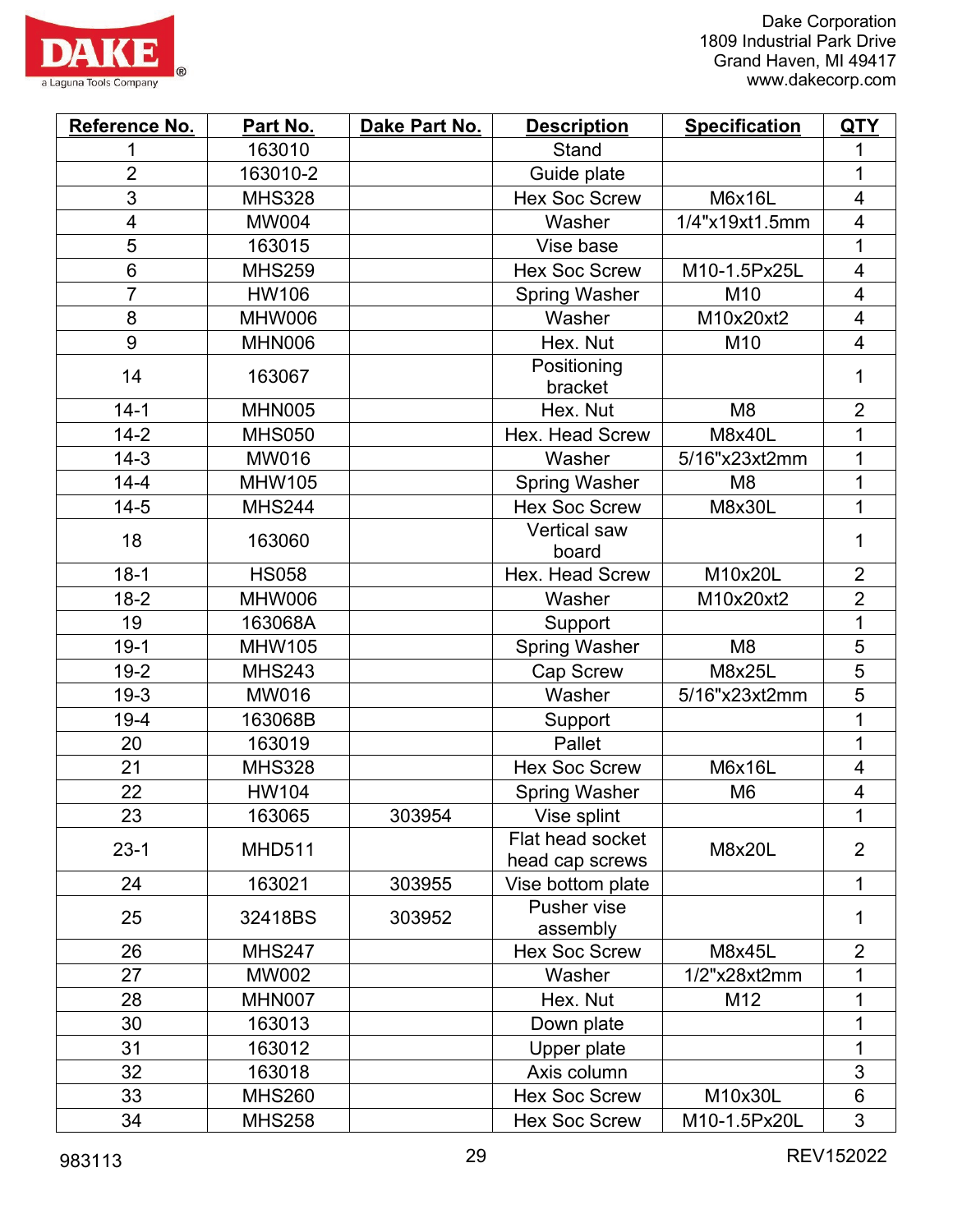

| Reference No. | Part No.         | Dake Part No. | <b>Description</b>     | <b>Specification</b> | <b>QTY</b>               |
|---------------|------------------|---------------|------------------------|----------------------|--------------------------|
| 35            | <b>HW106</b>     |               | <b>Spring Washer</b>   | M10                  | 3                        |
| 36            | <b>MHS635</b>    |               | Cross hole screw       | M5x10L               | 6                        |
| 37            | 163014           |               | Cover                  |                      | 1                        |
| 38            | 163054           |               | Angle ruler            |                      | 1                        |
| 39            | <b>MHS635</b>    |               | Cross hole screw       | M5x10L               | 3                        |
| 40            | 163017           |               | <b>Fixed vise</b>      |                      |                          |
| $40 - 1$      | <b>MHS050</b>    |               | <b>Hex Head Screw</b>  |                      | $\overline{2}$           |
| $40 - 2$      | <b>MHN005</b>    |               | Hex Nut                |                      | $\overline{2}$           |
| $40 - 3$      | <b>MHS334</b>    |               | <b>Hex Soc Screw</b>   |                      | $\overline{\mathcal{A}}$ |
| $40 - 4$      | 163140           |               | <b>Position Plate</b>  |                      | $\overline{2}$           |
| 41            | <b>HW106</b>     |               | <b>Spring Washer</b>   | M10                  | $\overline{\mathbf{4}}$  |
| 42            | <b>MHS259</b>    |               | <b>Hex Soc Screw</b>   | M10-1.5Px25L         | 4                        |
| 43            | MHW006           |               | Washer                 | M10x20xt2            | $\overline{2}$           |
| 44            | <b>MHS261</b>    |               | <b>Hex Soc Screw</b>   | M10x35L              | $\overline{2}$           |
| 50            | 163040           |               | <b>Slide Base</b>      |                      | 1                        |
| 51            | 163039           |               | Eccentric shaft        |                      | $\overline{7}$           |
| 52            | <b>MCA6201ZZ</b> |               | <b>Ball bearing</b>    | 12x32x10B            | $\overline{7}$           |
| 53            | MHCS02           |               | C-shaped buckle        | S <sub>12</sub>      | $\overline{7}$           |
| 54            | <b>HW106</b>     |               | <b>Spring Washer</b>   | M10                  | $\overline{7}$           |
| 55            | MHN006           |               | Hex. Nut               | M10                  | $\overline{7}$           |
| 58            | 163042           |               | Lower bracket          |                      | 1                        |
| 59            | <b>MHS259</b>    |               | <b>Hex Soc Screw</b>   | M10x25L              | $\overline{2}$           |
| 60            | HW106            |               | <b>Spring Washer</b>   | M10                  | $\overline{2}$           |
| 61            | MHW006           |               | Washer                 | M10x20xt2            | $\overline{2}$           |
| 62            | <b>MHN006</b>    |               | Hex. Nut               | M10                  | $\overline{2}$           |
| 65            | 163043           |               | Sst bracket            |                      | 1                        |
| 66            | <b>MHS237</b>    |               | <b>Hex Soc Screw</b>   | M6x55L               | $\overline{2}$           |
| 70            | 163041           |               | <b>Bow bracket</b>     |                      | 1                        |
| 71            | 163048           |               | Support shaft          |                      | 1                        |
| 72            | 163045           |               | Locating ring          |                      | $\overline{2}$           |
| 73            | <b>MHS240</b>    |               | <b>Hex Soc Screw</b>   | <b>M8x10L</b>        | $\overline{2}$           |
| 74            | <b>MHS261</b>    |               | <b>Hex Soc Screw</b>   | M10x35L              | $\overline{3}$           |
| 75            | <b>HW106</b>     |               | <b>Spring Washer</b>   | M10                  | 3                        |
| 76            | <b>MHW006</b>    |               | Washer                 | M10x20xt2            | 3                        |
| 78            | <b>MHS047</b>    |               | Hex. Head Screw        | M8x25L               | $\overline{2}$           |
| 79            | <b>MHN005</b>    |               | Hex. Nut               | M <sub>8</sub>       | $\overline{2}$           |
| 82            | 163082           |               | <b>Cup Point Screw</b> | M8x10L               | $\overline{2}$           |
| 85            | <b>MHMO</b>      |               | Spring pin             | 5x30L                | $\overline{2}$           |
| 86            | 163073           |               | Handle                 | M16                  | $\overline{2}$           |
| 87            | 163053           |               | Zero Needle            |                      |                          |
| 88            | <b>MWM</b>       |               | Washer                 | 1/4"x19xtl .5mm      |                          |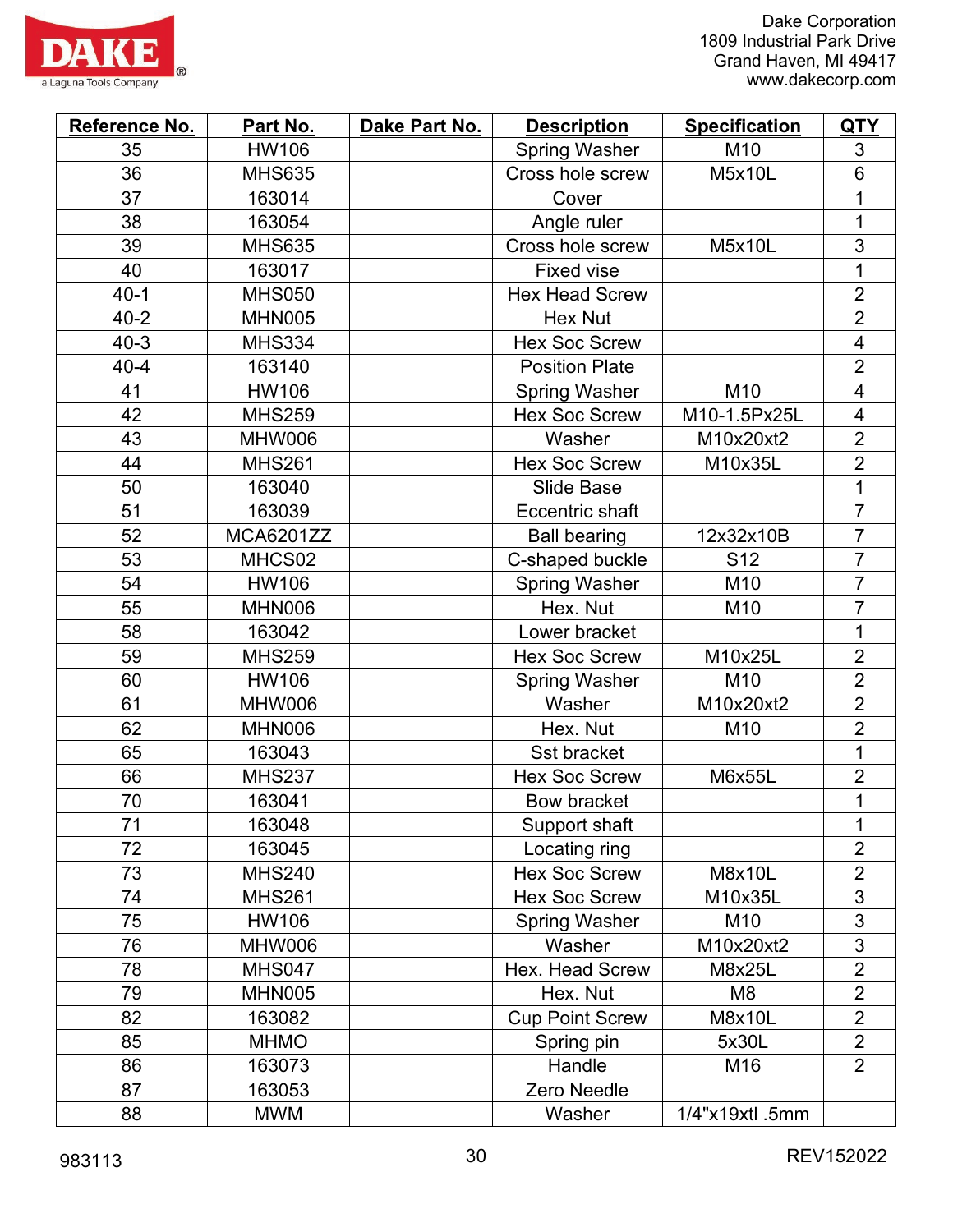



| Reference No. | Part No.      | Dake Part No. | <b>Description</b>        | <b>Specification</b>    | <u>QTY</u>     |
|---------------|---------------|---------------|---------------------------|-------------------------|----------------|
| 89            | <b>HWI104</b> |               | <b>Spring Washer</b>      | M <sub>6</sub>          |                |
| 90            | <b>MHS328</b> |               | <b>Hex Soc Screw</b>      | M6x16L                  |                |
| 94            | 163036        |               | Cylinder bracket          |                         |                |
| 95            | <b>MHS243</b> |               | <b>Hex Soc Screw</b>      | <b>M8X25L</b>           | $\overline{2}$ |
| 96            | <b>MW016</b>  |               | Washer                    | 5/l 6"x23xtlmm          | $\overline{2}$ |
| 97            | <b>MHN005</b> |               | Hex. Nut                  | <b>MS</b>               | $\overline{2}$ |
| 98            | <b>MW016</b>  |               | Washer                    | 5/l 6"x23xtlmm          | $\overline{2}$ |
| 99            | 163069        |               | Slwre                     |                         | $\mathbf{1}$   |
| 100           | 18130BT       |               | <b>Hydraulic Cylinder</b> |                         |                |
| 101           | <b>MHS252</b> |               | <b>Hex Soc Screw</b>      | <b>M8x70L</b>           |                |
| 102           | <b>MHN006</b> |               | Hex. Nut                  | M10                     |                |
| 104           | <b>MHS265</b> |               | <b>Hex Soc Screw</b>      | M10x55L                 |                |
| 105           | MHW006        |               | Washer                    | M10x20xt2               | $\overline{2}$ |
| 110           | 163055        |               | <b>Bracket</b>            |                         | $\mathbf{1}$   |
| 111           | <b>MHN005</b> |               | Hex. Nut                  | M <sub>8</sub>          | $\overline{2}$ |
| 112           | <b>MHW105</b> |               | <b>Spring Washer</b>      | M <sub>8</sub>          | $\overline{2}$ |
| 113           | <b>MHS243</b> |               | <b>Hex Soc Screw</b>      | M8x25L                  | $\overline{2}$ |
| 115           | 163056        |               | <b>Bracket</b>            |                         | $\overline{2}$ |
| 116           | <b>MHS259</b> |               | <b>Hex Soc Screw</b>      | M10-1.5Px25L            | $\overline{2}$ |
| 117           | <b>HW106</b>  |               | <b>Spring Washer</b>      | M10                     | $\overline{2}$ |
| 118           | <b>MHN006</b> |               | <b>Hex Nut</b>            | M10                     | $\overline{2}$ |
| 120           | 163027        |               | <b>Tension Spring</b>     |                         |                |
| 125           | 163010-1      |               | <b>Shredding Groove</b>   |                         |                |
| $125 - 1$     | 163010-3      |               | <b>Ballie</b>             |                         | $\overline{2}$ |
| $125 - 2$     | <b>MHS637</b> |               | Cross hole screw          | M6x15L                  | $\overline{2}$ |
| $125 - 3$     | <b>MWM</b>    |               | Washer                    | $1/4$ " x 19 x<br>1.5mm | $\overline{2}$ |
| 125-4         | <b>MHNM</b>   |               | <b>Hex Nut</b>            | M6                      | $\overline{2}$ |
| 126           | MHSII8        |               | Cap Screw                 | M10x10L                 | $\overline{2}$ |
| 127           | <b>MWM</b>    |               | Washer                    | $1/4$ " x 19 x<br>1.5mm | $\overline{2}$ |
| 130           | 1965052       |               | Handle                    |                         | $\overline{2}$ |
| 131           | <b>MHS242</b> |               | <b>Hex Soc Screw</b>      | M8x20L                  | $\overline{2}$ |
| 132           | <b>MHN005</b> |               | Hex. Nut                  | M <sub>8</sub>          | $\overline{2}$ |
| 140           | 163032        |               | <b>Wheel Bracket</b>      |                         | 4              |
| 141           | <b>HS072</b>  |               | <b>Hex Head Screw</b>     | M10x90L                 | 4              |
| 142           | MHW006        |               | Washer                    | M10x20xT2               | 8              |
| 143           | MHN006        |               | <b>Hex Nut</b>            | M10                     | 4              |
| 145           | 163035        |               | Wheel                     |                         | $\overline{2}$ |
| 146           | 163062        |               | Wheel & Axle              |                         | $\overline{2}$ |
| 147           | <b>MW002</b>  |               | Washer                    | $1/2$ " x 28 x 1mm      | 4              |
| 148           | MHN007        |               | Hex. Nut                  | M12                     | 4              |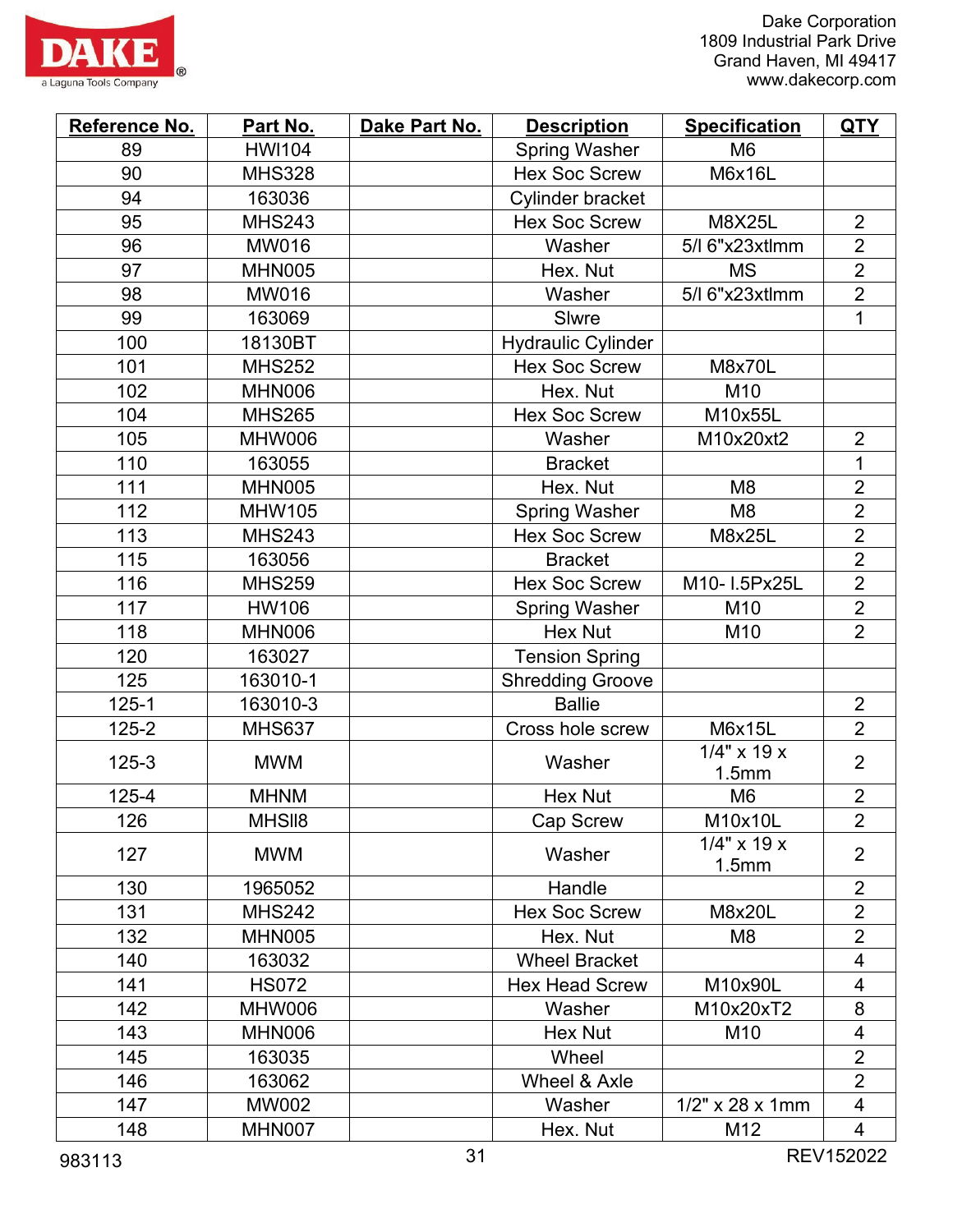



| Reference No. | Part No.      | Dake Part No. | <b>Description</b>            | <b>Specification</b> | <u>QTY</u>               |
|---------------|---------------|---------------|-------------------------------|----------------------|--------------------------|
| 150           | 163032A-1     |               | <b>Wheel bracket</b>          |                      | $\overline{2}$           |
| 151           | 163032A-2     |               | Wheel bracket                 |                      | $\overline{2}$           |
| 152           | <b>HS072</b>  |               | <b>Hex. Head Screw</b>        | M10x90L              | $\overline{\mathcal{A}}$ |
| 153           | MHW006        |               | Washer                        | M10x20xt2            | 8                        |
| 154           | <b>MHN006</b> |               | Hex. Nut                      | M10                  | $\overline{\mathbf{4}}$  |
| 155           | 163034A       |               | Wheel                         |                      | $\overline{2}$           |
| 156           | <b>MHS243</b> |               | <b>Hex Soc Screw</b>          | M8x25L               | 8                        |
| 157           | <b>MHW105</b> |               | <b>Spring Washer</b>          | M <sub>8</sub>       | 8                        |
| 158           | MW016         |               | Washer                        | 5/16"x23xt2mm        | 8                        |
| 159           | <b>MHN005</b> |               | Hex. Nut                      | M <sub>8</sub>       | 8                        |
| 160           | 163033        |               | Wheel bracket                 |                      | $\overline{\mathbf{4}}$  |
| 161           | <b>HS072</b>  |               | <b>Hex. Head Screw</b>        | M10x90L              | $\overline{\mathcal{A}}$ |
| 162           | <b>MHW006</b> |               | Washer                        | M10x20xt2            | 8                        |
| 163           | <b>MHN006</b> |               | Hex. Nut                      | M10                  | $\overline{\mathcal{A}}$ |
| 165           | 163034        |               | Wheel                         |                      | $\overline{2}$           |
| 166           | <b>MHS243</b> |               | <b>Hex Soc Screw</b>          | M8x25L               | 8                        |
| 167           | <b>MHW105</b> |               | <b>Spring Washer</b>          | M <sub>8</sub>       | 8                        |
| 168           | <b>MW016</b>  |               | Washer                        | 5/16"x23xt2mm        | 8                        |
| 169           | <b>MHN005</b> |               | Hex. Nut                      | M <sub>8</sub>       | 8                        |
| 170           | 163033A       |               | Wheel bracket                 |                      | $\overline{2}$           |
| 171           | <b>HS072</b>  |               | <b>Hex. Head Screw</b>        | M10x90L              | $\overline{\mathcal{A}}$ |
| 172           | <b>MHW006</b> |               | Washer                        | M10x20xt2            | 8                        |
| 173           | <b>MHN006</b> |               | Hex. Nut                      | M10                  | $\overline{4}$           |
| 175           | 163035A       |               | Wheel                         |                      | $\overline{2}$           |
| 176           | <b>MHS280</b> |               | <b>Hex Soc Screw</b>          | M12x30L              | $\overline{2}$           |
| 177           | MW201         |               | <b>Spring Washer</b>          | M12                  | $\overline{2}$           |
| 200           | 163005        |               | Saw bow                       |                      | 1                        |
| $200 - 1$     | 163049        |               | Bow fulcrum                   |                      | $\mathbf 1$              |
| 201           | <b>MHS240</b> |               | <b>Cap Screw</b>              | M8x10L               | $\overline{2}$           |
| 202           | <b>MHS328</b> |               | Cap Screw                     | M6x16L               | $\overline{2}$           |
| 203           | MHN004        |               | Hex. Nut                      | M <sub>6</sub>       | 1                        |
| 205           | 163031        |               | Slide rail                    |                      | $\overline{\mathcal{A}}$ |
| 206           | <b>MHS244</b> |               | <b>Cap Screw</b>              | M8x30L               | 4                        |
| 207           | <b>MHW105</b> |               | <b>Spring Washer</b>          | M <sub>8</sub>       | $\overline{\mathcal{A}}$ |
| 208           | <b>MW016</b>  |               | Washer                        | 5/16"x23xt2mm        | 6                        |
| 209           | <b>MHS430</b> |               | Hex. Headless<br><b>Screw</b> | M8x10L               | 1                        |
| 210           | 198201MA      |               | Gear Box                      | $E = 1/40$           | 1                        |
| 211           | MDV10509-3    | 303956        | Motor                         | 1.5HP-230V-1PH       | 4                        |
| $211 - 1$     | HW104         |               | Spring Washer                 | M6                   | 4                        |
| $211 - 2$     | <b>MHS034</b> |               | Hex. Head Screw               | <b>M6x20L</b>        | 1                        |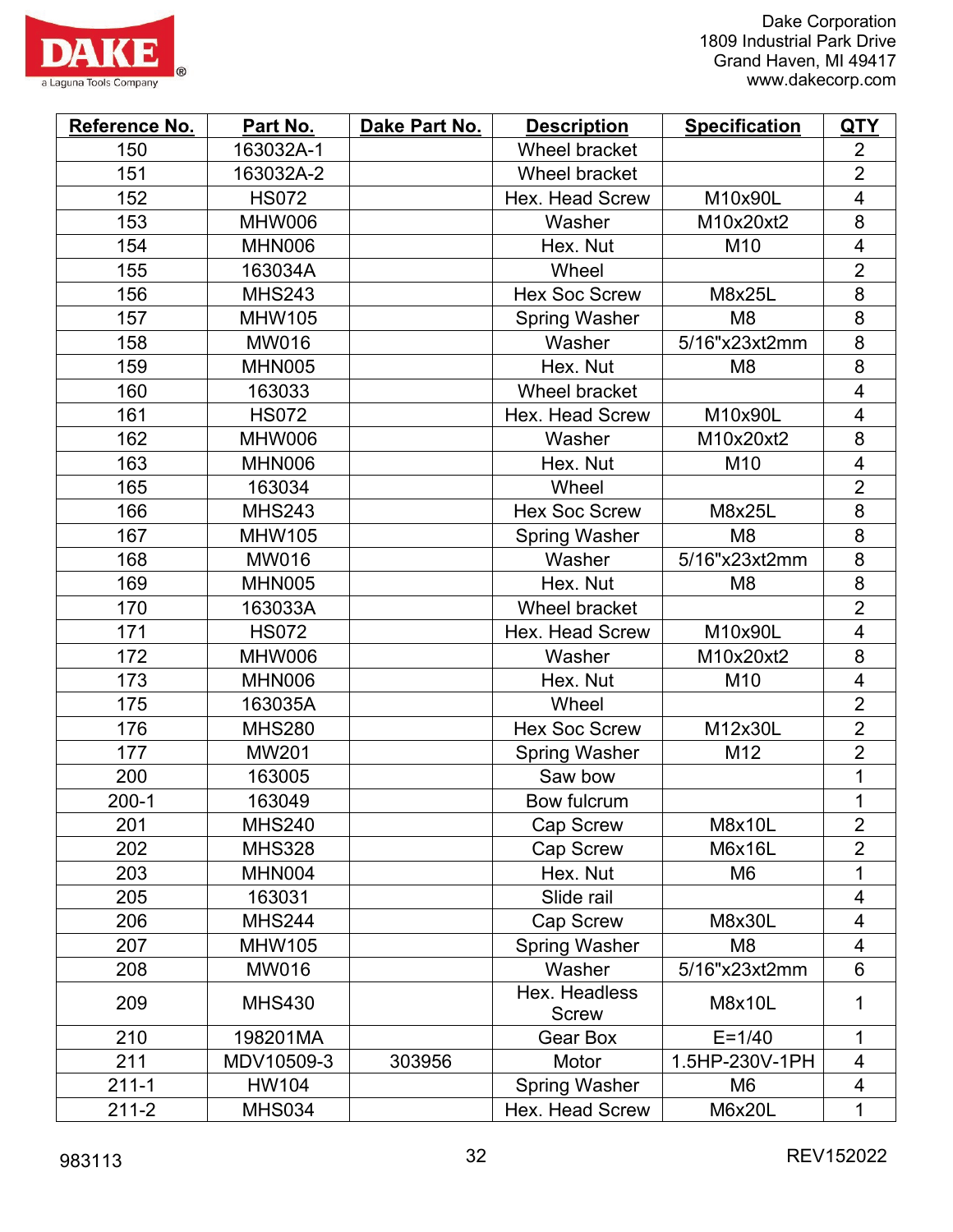

| Reference No. | Part No.      | Dake Part No. | <b>Description</b>                       | <b>Specification</b> | <b>QTY</b>              |
|---------------|---------------|---------------|------------------------------------------|----------------------|-------------------------|
| 212           | <b>HK114</b>  |               | Key                                      | $6*6*40$             | 1                       |
| 213           | 198214        |               | Gasket                                   |                      | $\overline{\mathbf{4}}$ |
| 214           | <b>MHW106</b> |               | <b>Spring Washer</b>                     | M10                  | 4                       |
| 215           | <b>MHS059</b> |               | Hex. Head Screw                          | M10x25L              | 1                       |
| 216           | 198037        |               | <b>Prive Shaft</b><br>Washer             |                      | 1                       |
| 217           | <b>HW106</b>  |               | <b>Spring Washer</b>                     | M <sub>10</sub>      | 1                       |
| 218           | <b>MHS059</b> |               | Hex. Head Screw                          | M10x25L              | 1                       |
| 220           | 163023        |               | Drive shaft                              |                      | 1                       |
| 221           | <b>HK091</b>  |               | Round Head Key                           | 8X7X50               | 1                       |
| 222           | <b>HK044</b>  |               | Key                                      | 7x7x30L              | 1                       |
| 223           | 163024        |               | Main flange                              |                      | 1                       |
| 224           | MCA6206LLU    |               | <b>Bearing</b>                           | 6206                 | 1                       |
| 225           | 163022        |               | Back ring                                |                      | $\overline{\mathbf{4}}$ |
| 226           | <b>MHS259</b> |               | <b>Hex Soc Screw</b>                     | M10-1.5Px25L         | $\overline{\mathbf{4}}$ |
| 227           | <b>HW106</b>  |               | <b>Spring Washer</b>                     | M10                  | 1                       |
| 230           | 189016        |               | <b>Drive Wheel</b>                       |                      | 1                       |
| 231           | 198037        |               | <b>Drive Shaft</b><br>Washer             |                      | 1                       |
| 232           | <b>HW106</b>  |               | <b>Spring Washer</b>                     | M10                  | 1                       |
| 233           | <b>HS058</b>  |               | Hex. Head Screw                          | M10x20L              | 3                       |
| 237           | <b>HS066</b>  |               | <b>Hex. Head Screw</b>                   | M10-1.5Px60L         | 3                       |
| 238           | <b>MHW106</b> |               | <b>Spring Washer</b>                     | M10                  | $\overline{3}$          |
| 239           | 189054        |               | <b>Screw</b>                             |                      | 31                      |
| 240           | 189050        |               | Tension                                  |                      | 1                       |
| 241           | <b>MHN008</b> |               | Hex. Nut                                 | M16                  | 1                       |
| 242           | 198026        | 303855        | Leadscrew                                |                      | 1                       |
| 244           | 189053        |               | <b>Tension Indication</b><br><b>Ring</b> |                      | 1                       |
| 245           | CA51203       |               | <b>Bearing</b>                           | 51203                | 1                       |
| 246           | 198051A       |               | <b>Blade Tension</b><br>Handle           |                      | 1                       |
| 247           | 198086J       |               | Knob                                     |                      | $\overline{2}$          |
| 248           | 163071        |               | <b>Tension Scale</b>                     |                      | 1                       |
| 250           | 189051        |               | <b>Anchor Block</b>                      |                      | 1                       |
| 251           | <b>HS423</b>  |               | Hex. Headless<br><b>Screw</b>            | M6-1.0Px15L          | 1                       |
| 252           | 189052        |               | <b>Press Board</b>                       |                      | $\overline{2}$          |
| 253           | <b>MHW105</b> |               | <b>Spring Washer</b>                     | M <sub>8</sub>       | 4                       |
| 254           | <b>MHS240</b> |               | <b>Hex Soc Screw</b>                     | M8x10L               | 4                       |
| 255           | 121011        |               | Washer                                   |                      | 1                       |
| 256           | <b>MHS242</b> |               | <b>Hex Soc Screw</b>                     | <b>M8x20L</b>        | 1                       |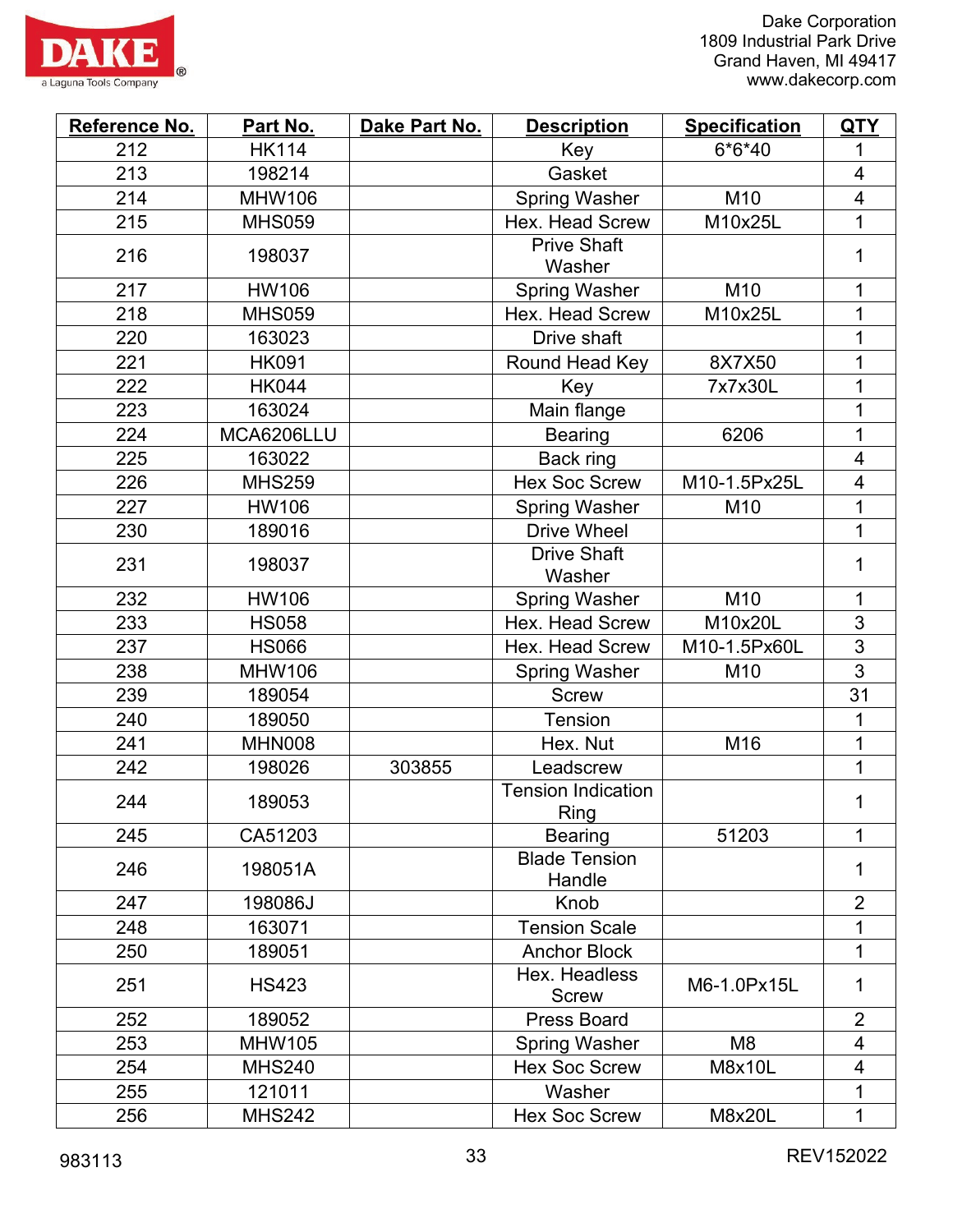



| Reference No. | Part No.         | Dake Part No. | <b>Description</b>     | <b>Specification</b> | <b>QTY</b>               |
|---------------|------------------|---------------|------------------------|----------------------|--------------------------|
| 259           | 163011           |               | <b>Bandsaw</b>         | 0.9X27X2997mm        | 1                        |
| 260           | 189017           | 303903        | <b>Idler Wheel</b>     |                      | 1                        |
| 261           | <b>CA6205LLU</b> |               | <b>Bearing</b>         | 6205                 | $\overline{2}$           |
| 262           | 163030           |               | Shaft                  |                      | 1                        |
| 263           | 121011           |               | Washer                 | 6 <sub>mm</sub>      | 1                        |
| 264           | <b>HS046</b>     |               | Hex. Head Screw        | M8-1.25Px20L         | $\mathbf 1$              |
| 267           | <b>MHN006</b>    |               | Hex. Nut               | M10                  | 1                        |
| 268           | 189033           |               | grip                   |                      | 1                        |
| 270           | 163029           |               | Lower limit<br>bracket |                      | $\mathbf{1}$             |
| 271           | <b>MHN006</b>    |               | Hex. Nut               | M10                  | 1                        |
| 272           | <b>MHN005</b>    |               | Hex. Nut               | M <sub>8</sub>       | $\mathbf 1$              |
| 273           | <b>HS046</b>     |               | <b>Hex. Head Screw</b> | M8x20L               | 1                        |
| 274           | <b>MHW006</b>    |               | Washer                 | M10x20xt2            | 1                        |
| 275           | <b>MHS259</b>    |               | <b>Hex Soc Screw</b>   | M10-1.5Px25L         | 1                        |
| 276           | <b>MHN005</b>    |               | Hex. Nut               | M <sub>8</sub>       | $\overline{2}$           |
| 277           | 189087           |               | Lower limit screw      |                      | 1                        |
| 279           | 163070           |               | Vertical saw cover     |                      | 1                        |
| 279-1         | <b>MW004</b>     |               | Washer                 | 1/4"x19xt1.5mm       | $\overline{2}$           |
| 279-2         | <b>MHS328</b>    |               | Cap Screw              | M6x16L               | $\overline{2}$           |
| 280           | 163008           |               | Middle cover           |                      | $\overline{1}$           |
| 281           | <b>MW004</b>     |               | Washer                 | 1/4"x19xt1.5mm       | $\overline{2}$           |
| 282           | <b>MHS637</b>    |               | Cross hole screw       | M6x15L               | $\overline{2}$           |
| 283           | 163063           |               | From the boot<br>cover |                      | $\mathbf 1$              |
| 283-1         | <b>MW004</b>     |               | Washer                 | 1/4"x19xt1.5mm       | $\overline{2}$           |
| 283-2         | <b>MHS259</b>    |               | <b>Hex Soc Screw</b>   | M10-1.5Px25L         | $\overline{2}$           |
| 284           | 163064           |               | Leading cover          |                      | 1                        |
| 284-1         | <b>MHN004</b>    |               | Hex. Nut               | M <sub>6</sub>       | 3                        |
| 284-2         | <b>MHS637</b>    |               | Cross hole screw       | M6x15L               | 3                        |
| 285           | 163007           |               | From the cover         |                      | 1                        |
| 286           | 163006           |               | <b>Main Cover</b>      |                      | 1                        |
| 287           | <b>MHS637</b>    |               | Cross hole screw       | M6x15L               | 4                        |
| 288           | <b>MW004</b>     |               | Washer                 | 1/4"x19xt1.5mm       | $\overline{4}$           |
| 289           | 103127           |               | Knob                   | M6-1.0Px10L          | $\overline{2}$           |
| 290           | 163009-1         |               | Board A                |                      | $\overline{2}$           |
| 291           | 163009-2         |               | Board B                |                      | $\overline{2}$           |
| 292           | <b>MHS635</b>    |               | Cross hole screw       | <b>M5x10L</b>        | 4                        |
| 293           | MW049            |               | Washer                 | 3/16"x12xt1mm        | 4                        |
| 294           | <b>MHN003</b>    |               | Hex. Nut               | M5x10L               | $\overline{\mathcal{A}}$ |
| 295           | <b>MHS637</b>    |               | Cross hole screw       | M6x15L               | $\overline{2}$           |
| 296           | <b>MW004</b>     |               | Washer                 | 1/4"x19xt1.5mm       | 4                        |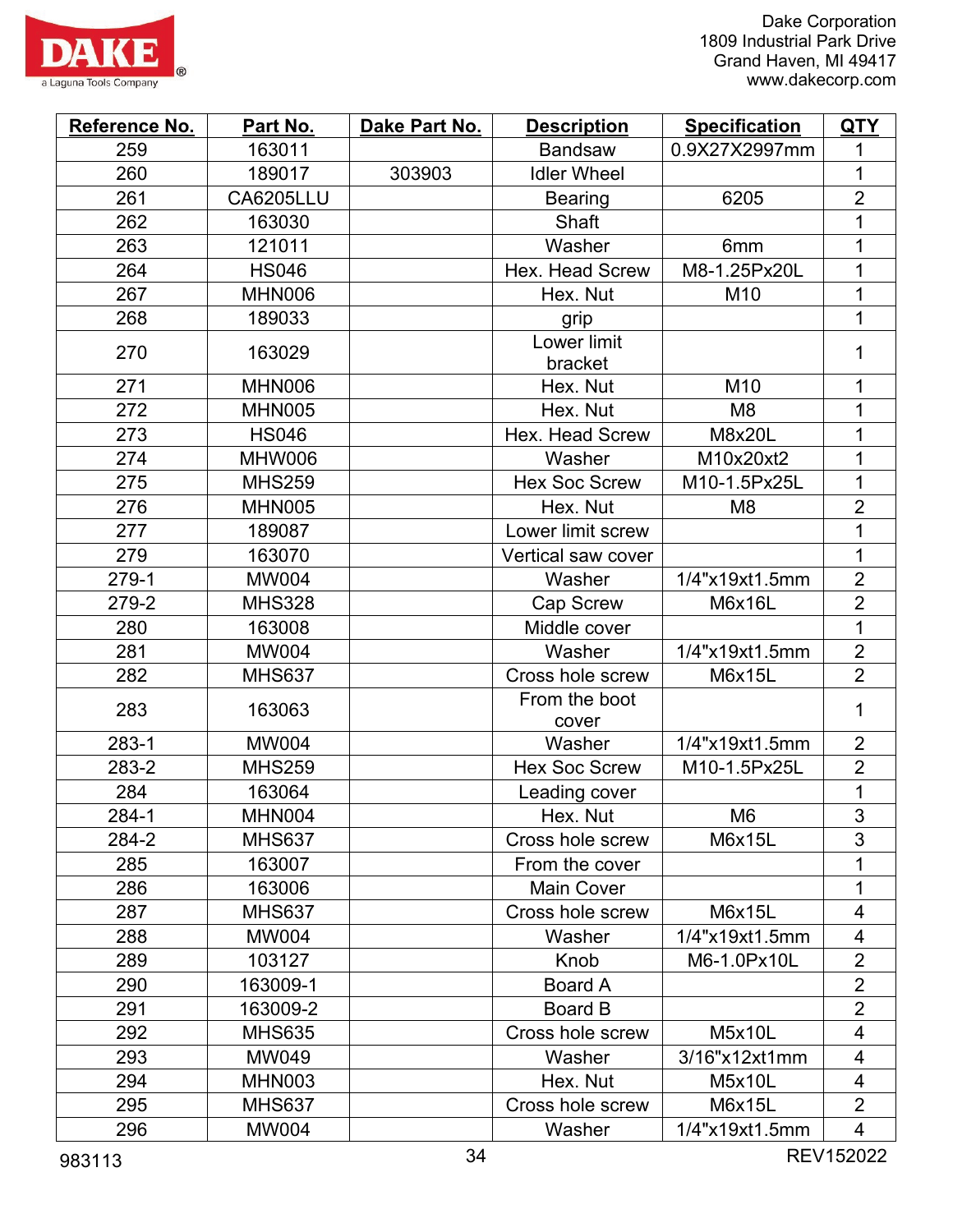

| Reference No. | Part No.        | Dake Part No. | <b>Description</b>                   | <b>Specification</b> | <b>QTY</b>               |
|---------------|-----------------|---------------|--------------------------------------|----------------------|--------------------------|
| 297           | 163066          |               | Pad                                  |                      | 1                        |
| 298           | 151187          |               | Speed Indicator<br><b>Dial Cover</b> |                      | 1                        |
| 298-1         | <b>HW004B</b>   |               | <b>Flat Washer</b>                   | M <sub>6</sub>       | $\overline{2}$           |
| 298-2         | <b>HS334</b>    |               | <b>Hex Soc Screw</b>                 | M6X12L               | $\overline{2}$           |
| 298-3         | <b>MHS504</b>   |               | Round Hd. Screw                      | M3X15L               | $\overline{4}$           |
| 299           | 151197          |               | <b>Speed Plate</b>                   |                      | 1                        |
| 300           | 163052          |               | <b>Distribution box</b>              |                      | 1                        |
| 301           | <b>MHS635</b>   |               | Cross hole screw                     | <b>M5x10L</b>        | $\overline{4}$           |
| 302           | MW049           |               | Washer                               | 3/16"x12xt1mm        | 4                        |
| 303           | <b>MW004</b>    |               | Washer                               | 1/4"x19xt1.5mm       | 3                        |
| 304           | <b>MHS328</b>   |               | Cap Screw                            | M6x16L               | $\overline{3}$           |
| 305           | 163050          |               | <b>Operation Box</b>                 |                      | 1                        |
| $305 - 1$     | MET21AK         |               |                                      |                      | 1                        |
| 306           | <b>MHS637</b>   |               | Cross hole screw                     | M6x15L               | $\overline{2}$           |
| 307           | <b>MHS635</b>   |               | Cross hole screw                     | <b>M5x10L</b>        | 3                        |
| 308           | 163050-1        |               | <b>Panel Sticker</b>                 | 165 mm X 94<br>mm    | 1                        |
| 309           | 163061          |               | Handle                               |                      | $\overline{2}$           |
| 309-1         | <b>MHS626</b>   |               | Cross hole screw                     | M4x8L                | $\overline{\mathcal{A}}$ |
| 310           | 163025          |               | Arm Seat                             |                      | $\overline{2}$           |
| 311           | 1965015-1       |               | <b>Blade Adjustable</b><br>Knob      | M10x50L              | $\overline{2}$           |
| 312           | 260158          |               | Copper gasket                        | D8x3mmL              | $\overline{2}$           |
| 314           | 272048          |               | <b>Speed Button</b>                  |                      | 1                        |
| $314 - 1$     | <b>HS402</b>    |               | Hex. Headless<br><b>Screw</b>        | M3x10L               | 1                        |
| 316           | <b>MHS034</b>   |               | Hex. Head Screw                      | <b>M6x20L</b>        | 4                        |
| 317           | MHN004          |               | Hex. Nut                             |                      | 4                        |
| 318           | MHW006          |               | Washer                               | M10x20xt2            |                          |
| 319           | HW106           |               | <b>Spring Washer</b>                 | M10                  | $\overline{2}$           |
| 320           | <b>MHS259</b>   |               | Cap Screw                            | M10x25L              | $\overline{2}$           |
| 325           | 189015          |               | <b>Bearing Bracket</b><br>(Left)     |                      | 1                        |
| 326           | 189014A         |               | <b>Bearing Bracket</b><br>(Left)     |                      | 1                        |
| 327           | <b>HS422</b>    |               | Hex. Headless<br><b>Screw</b>        | M6-1.0Px10L          | 8                        |
| 328           | <b>HS422</b>    |               | Hex. Headless<br><b>Screw</b>        | M6-1.0Px10L          | $\overline{4}$           |
| 329           | <b>CA6082RS</b> |               | <b>Bearing</b>                       | 608-2RS              | $\overline{2}$           |
| 330           | 121061          |               | <b>Bearing Shaft</b>                 |                      | $\overline{2}$           |
| 331           | 189019          |               | <b>Eccentric Guide</b>               |                      | $\overline{2}$           |